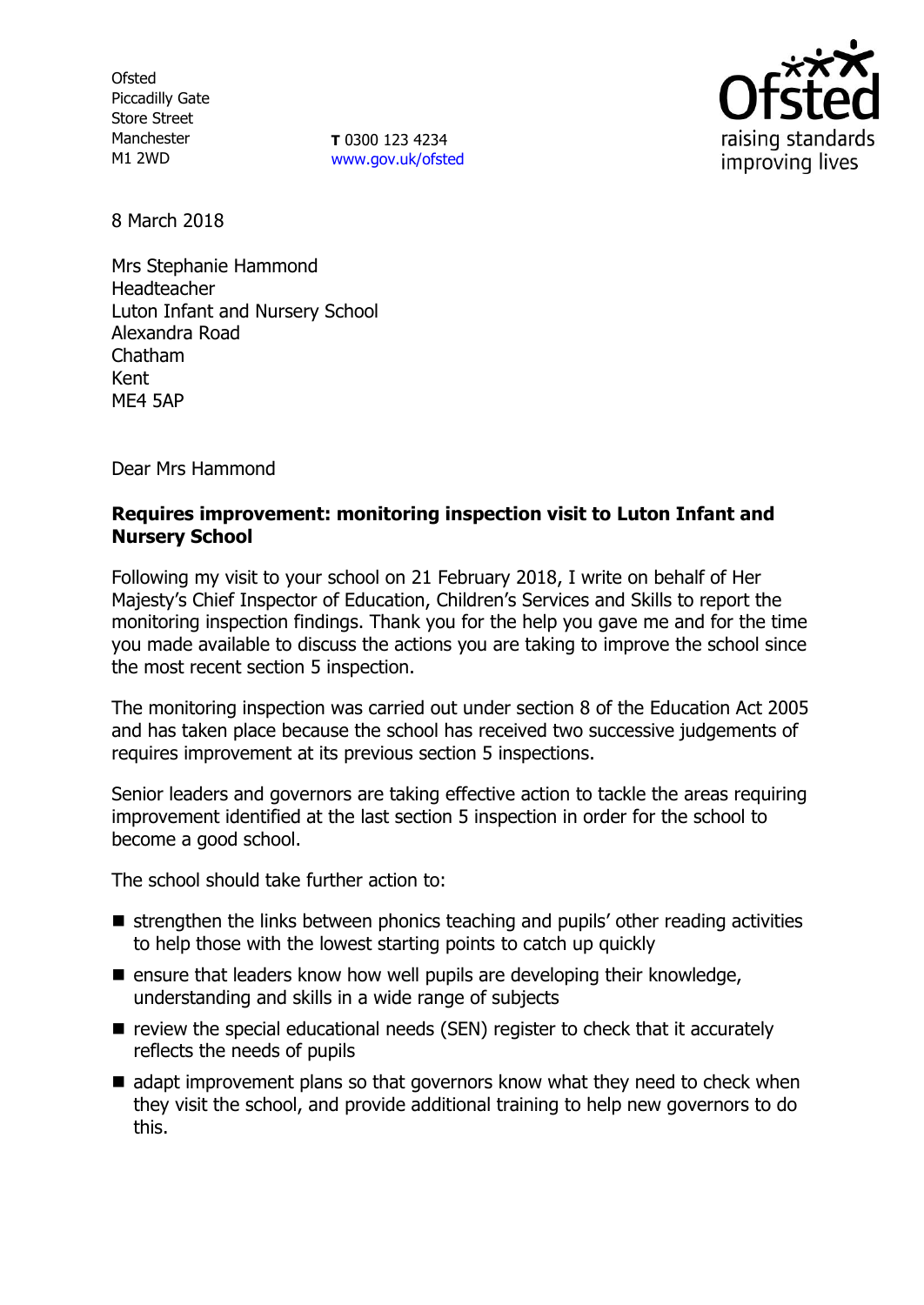

## **Evidence**

During the inspection, meetings were held with the headteacher, deputy headteacher and special educational needs coordinator (SENCo). Discussions were also held with leaders responsible for early years and mathematics. I met with four members of the governing body and held telephone conversations with a representative of the local authority and an external adviser to discuss the actions taken since the last inspection. The school improvement plan was evaluated.

I visited the majority of classes with you and your deputy to observe learning. We also looked at some examples of pupils' work together. I looked at a range of school documentation relating to the quality of teaching, the work of governors, behaviour and safeguarding.

# **Context**

The current headteacher was appointed in September 2016, initially on a temporary basis. This post was made permanent in December 2016. She had previously been the deputy headteacher. Both the current deputy headteacher and the SENCo have been promoted to their posts internally since the previous inspection. Recruitment is proving challenging, and two classes currently have temporary teachers.

The headteacher closed the separate class for pupils who have English as an additional language when she was appointed. All pupils are now taught in mixedability classes.

Three new governors joined the governing body in September 2017. The current chair of governors took up his post in October 2017.

## **Main findings**

Leaders have successfully improved the quality of teaching and outcomes for all groups of pupils, especially in English and mathematics. Despite the very low starting points of some pupils, outcomes at the end of key stage 1 in reading, writing and mathematics were at least average in 2017. The proportion of pupils who achieved the 'greater depth' standard at the end of key stage 1 was above average, meaning that the most able pupils had made rapid and sustained progress.

All groups of pupils are making good progress throughout the school; however, those with the lowest starting points are not yet making rapid enough progress to catch up quickly. As a result, outcomes in the Year 1 phonics screening check remain below the national average. However, school assessment information shows that pupils who have been in the school since the start of the Reception Year do better.

We discussed how stronger links could be made between phonics teaching and pupils' other reading activities to help the pupils with lower starting points catch up more quickly. For example, their reading books should match their current phonic skill level.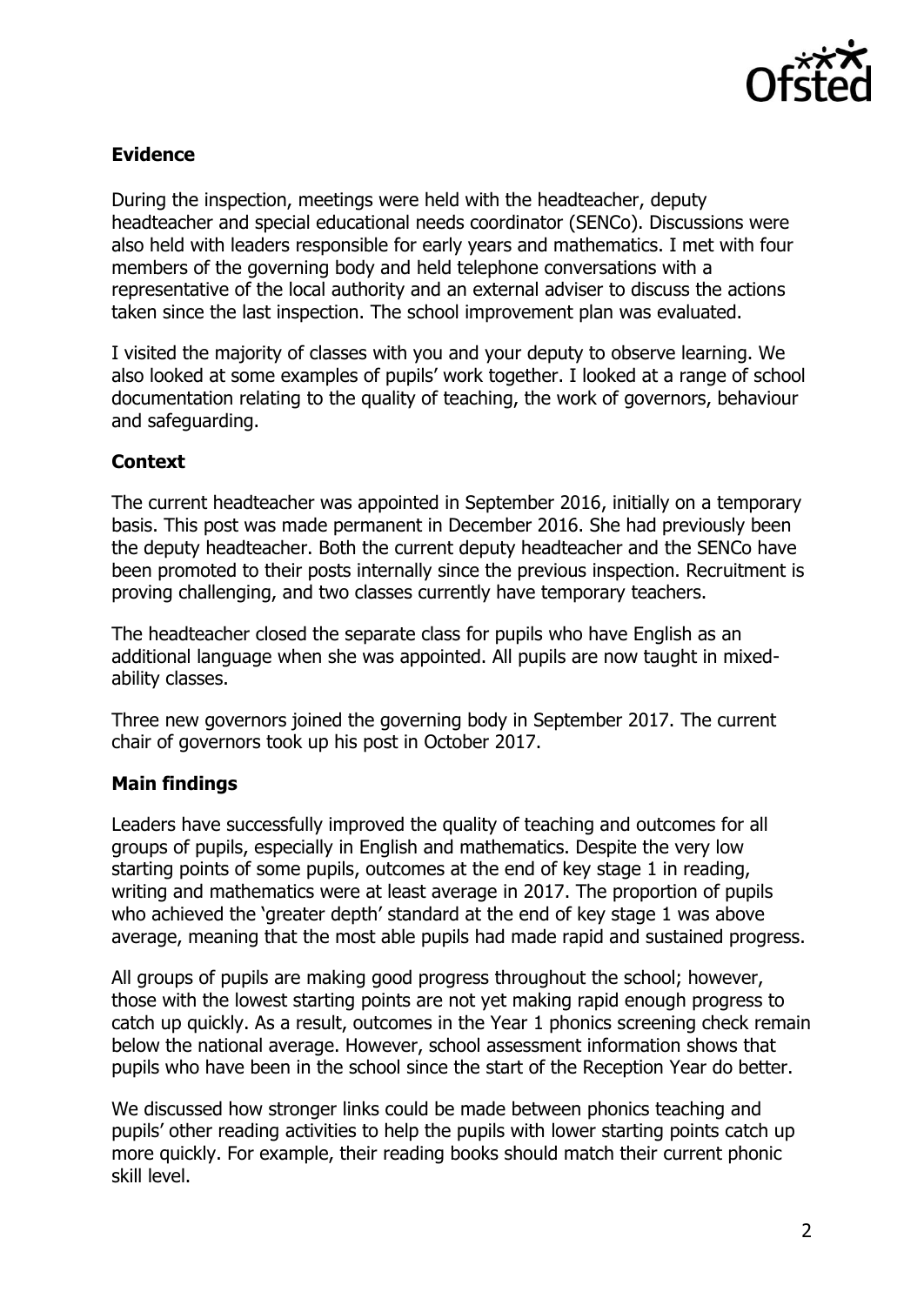

The focus on learning to talk about and write stories is strongly evident throughout the school. Current pupils, including the most able, are making rapid progress in writing due to this approach.

The improvements in outcomes have been achieved by bringing greater consistency to the quality of teaching throughout the school. Relationships in classrooms between pupils, and between pupils and adults, are very positive. There is a culture of high expectations and high standards. Adults and pupils all know what is expected of them and they conform to these expectations, for example when walking 'smartly' around the school.

During my visit we agreed that more now needs to be done to allow you to evaluate the progress pupils are making in subjects other than English and mathematics. The curriculum is broad, balanced and interesting. The attractive displays of pupils' work around the school are testament to this. However, it is not yet clear in which areas pupils are currently making the strongest progress in developing their knowledge, understanding and skills.

You and your leadership team have a shared determination to do the best for the pupils in your care. You have strengthened the work the school does with families, and this has improved parents' and carers' perceptions of the school as indicated by a very positive recent survey. These stronger partnerships with families, pupils' greater enjoyment of school and your team's grit and determination have led to improvements in attendance so that it matched the national average in 2017. This is a laudable achievement and now needs to be sustained.

Work to improve the provision for pupils who have SEN and/or disabilities has been delayed by further changes in leadership and staff shortages. The proportion of pupils identified on the SEN register is too high. It is clear that many children enter the school with skills and knowledge that are below those typical for their age, or speak English as an additional language. However, this does not in itself mean they have a special educational need. The new SENCo is starting to tackle this historical situation. This will help ensure that pupils who do have SEN and/or disabilities receive the interventions they personally need rather than just being assigned to programmes that currently exist.

School improvement planning and self-evaluation are much improved. The improvement plan itself is focused on the correct things and has clear milestones and targets to achieve. However, the plan does not explain how governors will check if planned improvements have been successful. A greater focus also needs to be given to subjects other than English and mathematics.

There have been a number of recent changes in governance. Governors have the skills necessary to both support and challenge leaders appropriately. Some newer governors will require further training on how to do this and how to monitor the improvements being made.